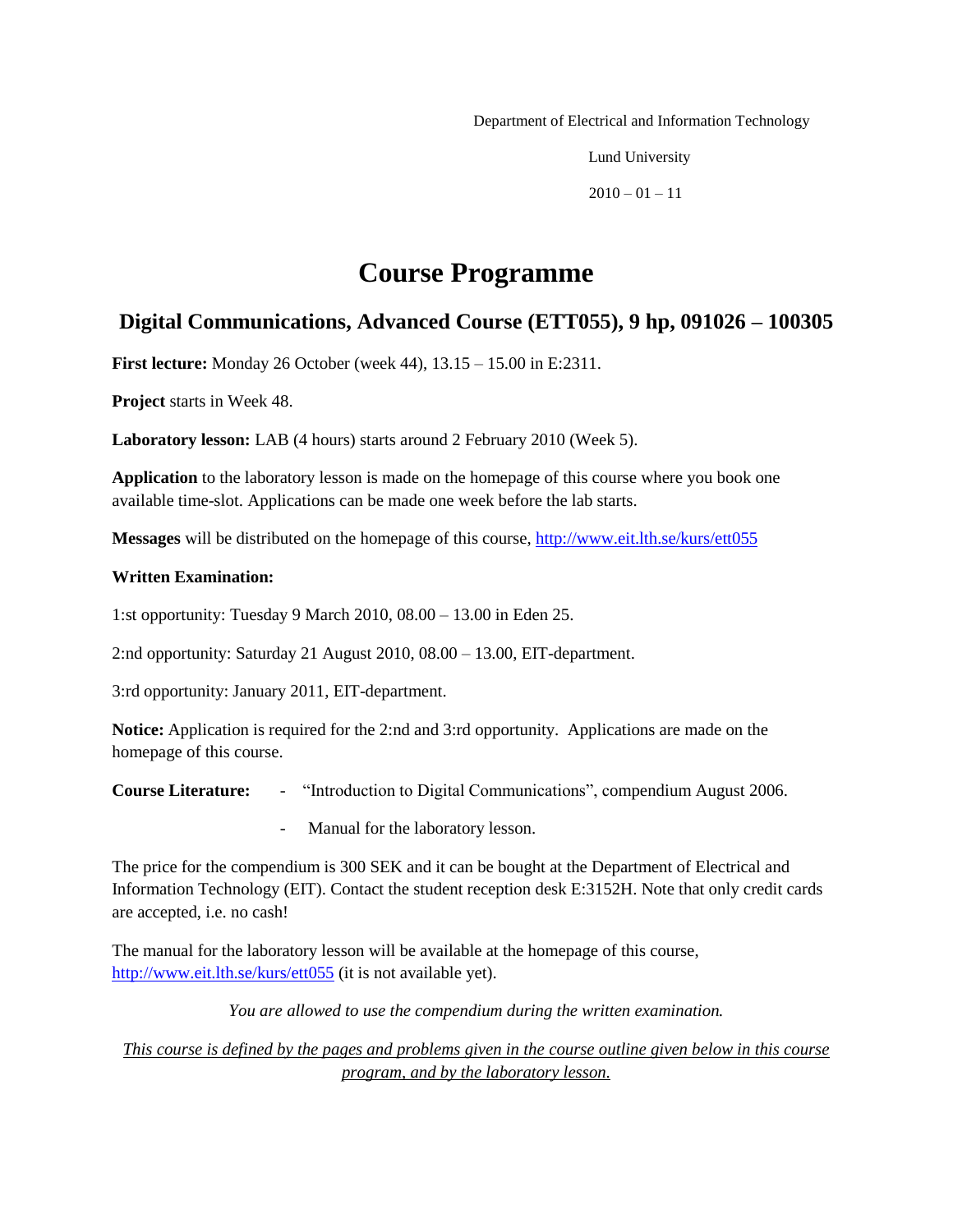**Teacher:** Göran Lindell, Room E:2360, email: [Goran.Lindell@eit.lth.se](mailto:Goran.Lindell@eit.lth.se) Lectures in study period Ht-2: Mondays 13.15 – 15.00 in E:2311.

Problem solving (exercise) class in study period Ht-2: Wednesdays 10.15 – 12.00 in E:3308.

**Lectures in study period Vt-1 2010:** Mondays 13.15 – 15.00 in E:2311.

**Problem solving (exercise) class in study period Vt-1 2010:** Thursdays 13.15 – 15.00 in E:3139.

## **TIME PLAN**

Week 44: Study period Ht-2 starts.

- Week 48: Project info  $&$  start-up procedure.
- Week 50 (091211): Ht-2 ends.
- Week 3 (100118): Study period Vt-1 starts.
- Week 5: Lab
- Week 7: Deadline for project report (pdf-format, Email) Wednesday 17 February 2010, 15.00.
- Week 8+9: Project presentations.
- Week 9 (100305): Vt-1 ends.

Week 10: Written examination Tuesday 9 March 2010, 08.00 – 13.00 in Eden 25.

#### **Preliminary Course Outline for the course Digital Communications, Advanced Course (ETT055)**

#### **Study period Ht-2 2009 (26 October – 11 December):**

### **Week Contents**

- **44** Lecture (26/10): Introduction. 5.1 5.1.3 (pages 329-347). Prob.solv. (28/10): Problems 5.1, 5.11, Example 5.2 on page 334, 5.6i, 5.9, 5.14.
- **45** Lecture (2/11): 5.1.4 5.1.7 (pages 347 360), 5.2.1 5.3 (pages 360 380). Prob.solv. (4/11): 5.15a, 5.19, 5.16b, Example 5.4 on page 343, 5.13a, 5.20, 5.18a.
- **46** Lecture (9/11): 5.4.1 (pages 380 392), Figure 5.26 on page 393,  $5.4.4 - 5.4.6$  (pages  $396 - 405$ ),  $8.1 - 8.2$  (pages  $501 - 512$ ).